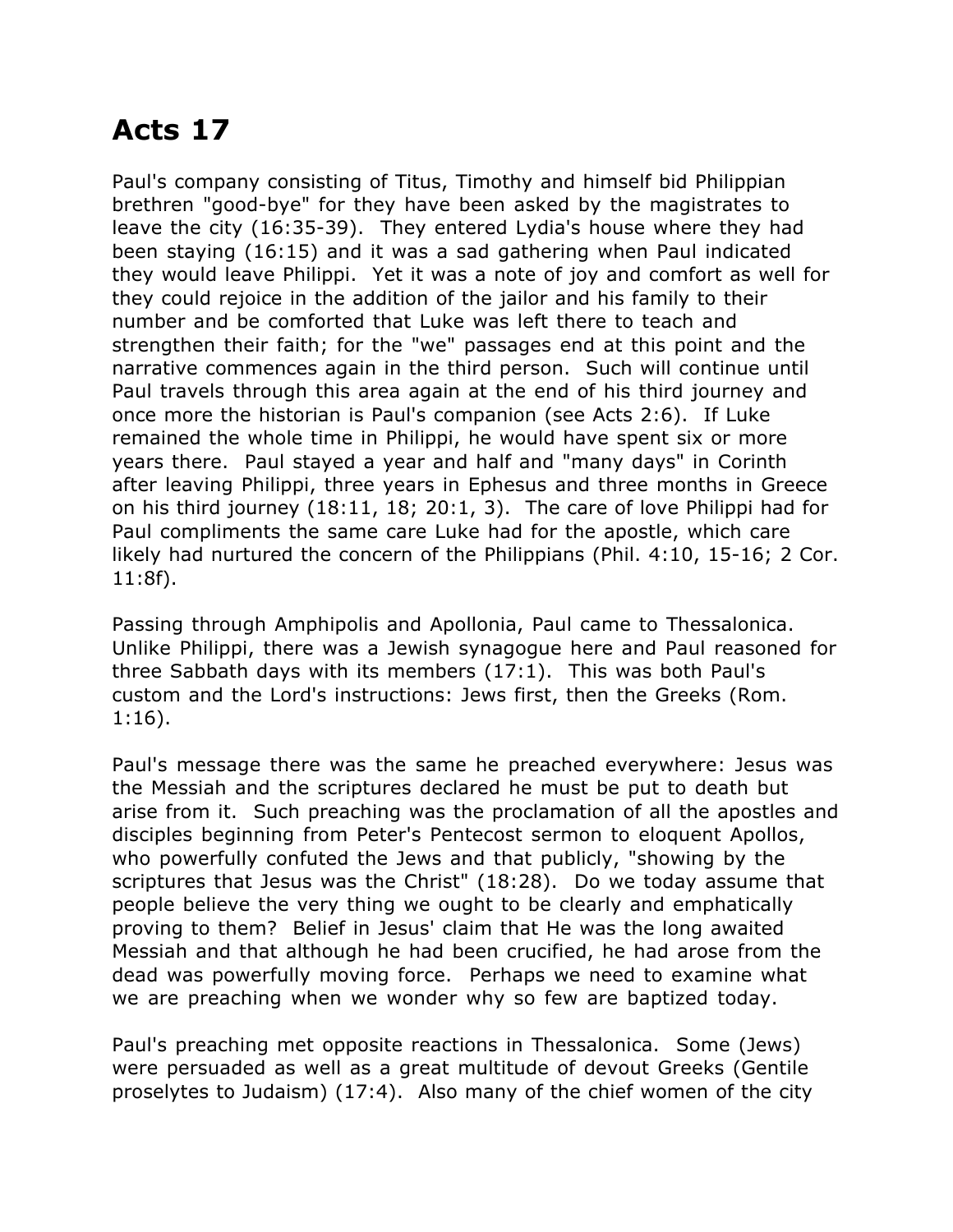were persuaded and while these may also have been Jewish proselytes, they may have been idolaters. However, the bulk of the converts in Thessalonica came from idolatrous Gentiles for Paul commends them that "they had turned from idols to serve the living and true God" (1 Thess. 1:9).

Some were persuaded but others were not. These latter were filled with jealousy because Paul had convinced many of their own synagogue to accept his teaching and in addition to this, had led many Gentiles to accept the doctrine about Christ. Their jealousy led them to set the city in an uproar, seize Jason (who must have been a prominent citizen in the city) along with other brethren and carry them before the rulers of the city where they laid charge of half-truths against them. "These act contrary to the decrees of Caesar, saying there is another king, even Jesus" (17:7). It was true they proclaimed there was another king, but not true they acted contrary to Caesar. Pilate knew Jesus claimed to be a king - that was the inscription he put on his cross. As these in Thessalonica, Jerusalem Jews also said Jesus claimed to be a king. But the claims of Jesus to be a king posed no threat to Roman authorities for Pilate, having examined him and his alleged subversive activities, concluded "I find no fault in him" (John 18:36; Luke 23:14).

Brethren wasted no time in getting Paul out of the city for immediately they sent him and Silas by night to the Beraeans. Once more they entered the synagogue and taught, (17:10). These Jews were of a better spirit than their counterparts in Thessalonica: for "these were more noble than those in Thessalonica in that they received the word with all readiness of mind and examined the scriptures daily whether these things were so" (17:11). Many converts were made there. Still, Paul would not be allowed to remain here to teach for his enemies from Thessalonica came, stirred up the people and Paul was compelled to flee- -this time to Athens.

The text says "Paul and Silas" left Thessalonica for Beraea with the implication that Timothy remained in the city. If this happened, he soon went to Beraea for he and Silas were left behind when Paul went to Athens (17:14). When the text says they brought "Paul as far as the sea" the implication is that he sailed to Athens, although some dispute this (17:14). However Paul was not alone: "they that conducted Paul brought him as far as Athens" and then were asked to tell Silas and Timothy to come to him there.

There was a Jewish synagogue in Athens. Paul reasoned with the Jews